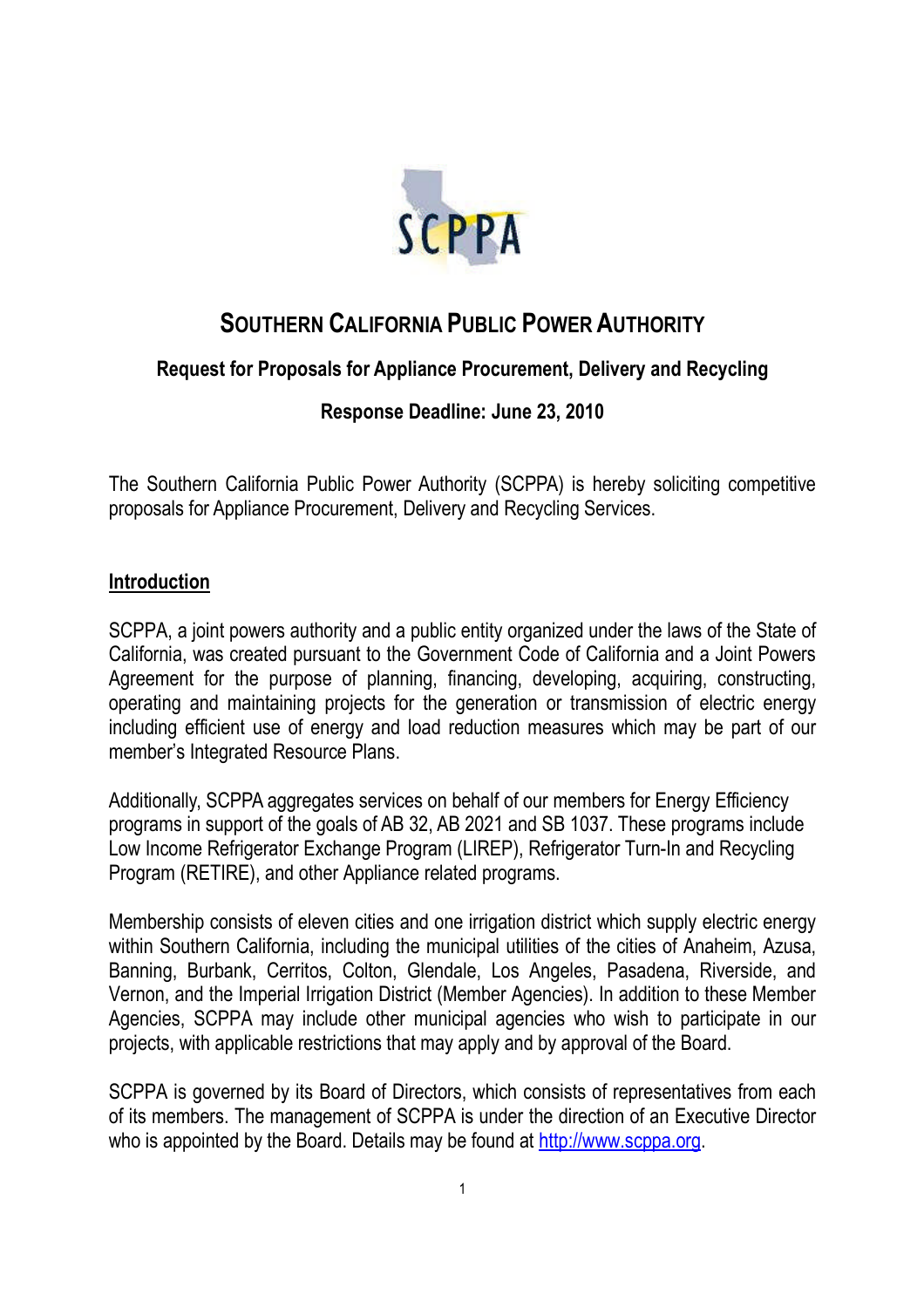## **Areas of Interest**

#### 1) **Appliance Procurement:**

- a. List available Appliances which meet Energy Star® rating standards by make, model, and features for the following categories:
	- i. Refrigerators.
	- ii. Clothes Washers.
	- iii. Dish Washers.
	- iv. Room Air Conditioners.
	- v. Other Appliances may be discussed as part of this RFP.
- b. List any performance standards in excess of the Federal Standards or Energy Star® ratings such as the Super-Efficient Home Appliance initiative (SEHA) criteria by the Consortium for Energy Efficiency (CEE).
- c. List water consumption specifications for applicable appliances.

## **2) Appliance Recycling Services:**

The Appliance Recycling Services shall meet the Environmental Protection Agency (EPA) standards for Responsible Appliance Disposal (RAD) as follows:

- a. Collect used refrigerators, freezers, window air conditioning units, dehumidifiers and other Appliances from customer facilities within our member service territories, and implement best practices for the recycling/disposal of these units in compliance with federal, state, and local laws, including; safe disposal of hazardous waste products, and recycling of all recoverable, durable materials, to the extent possible:
	- i. Using environmentally sound methods to remove, process, manage, and recycle or eliminate chlorofluorocarbons (CFC) in refrigerants and foam insulation found in refrigerators to prevent their release into the atmosphere, securing all permits for CFC recycling equipment in accordance with local air-quality regulations and ensuring that operators are certified to perform the recycling activities
	- ii. Proper recovery and management of refrigerant: Under Section 608 of the 1990 Clean Air Act Amendments (40 CFR Part 82 Subpart F), no refrigerant may be vented during the disposal of appliances; therefore, refrigerant must be recovered at equipment end-of-life. Refrigerant must be properly recovered (per §82.156), meaning that at least 90% of the refrigerant must be recovered if the compressor is operating, and at least 80% must be recovered otherwise; alternatively, the refrigerant can be evacuated to four inches of mercury vacuum. Refrigerant must either be reclaimed by an EPA-certified reclaimer (per §82.164) for reuse, or destroyed using environmentally acceptable methods in accordance with applicable federal, state, and local environmental regulations.
	- iii. Proper recovery and management of mercury: Mercury waste, such as switches and relays, must be recovered from appliances prior to disposal or shredding, sent to a qualified recovery facility that has appropriate hazardous waste management permits, and managed in accordance with applicable federal, state, and local hazardous waste regulations (e.g., waste must be properly packaged prior to transport). The federal hazardous waste regulations under the Resource Conservation and Recovery Act (RCRA) can be found in Title 40 of the Code of Federal Regulations, Parts 260-279. Proposer shall also meet the State of California regulatory hazardous waste requirements if different from federal requirements.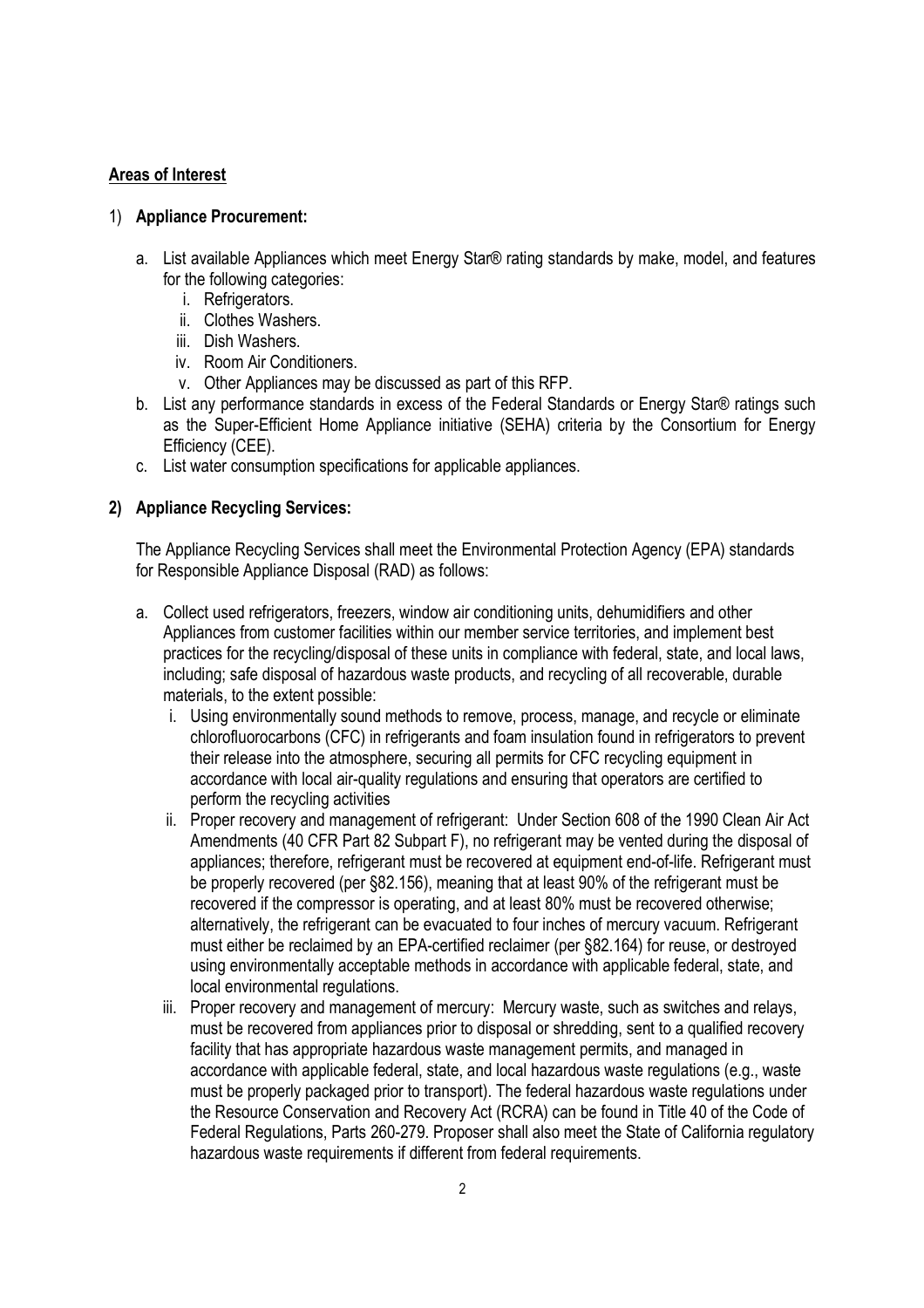- iv. Proper recovery and management of used oil: Any used oil recovered from refrigeration units must be managed in accordance with the federal standards outlined in 40 CFR 279 or the equivalent state regulations. Before recycling and disposal, used oil must be stored in appropriate containers in good condition and with no visible leaks. Per the RCRA used oil rebuttable presumption, refrigerants must be reclaimed from the used oil to the fullest extent possible, and the used oil cannot be mixed with used oil from sources other than refrigeration units; otherwise, the used oil must be classified as a hazardous waste or it must be proven (through testing) that it does not contain significant concentrations of hazardous substances (i.e., >1,000 ppm total halogens).
- v. Processing of appliances, using environmentally sound methods to safely remove, process, manage and dispose of polychlorinated biphenyls (PCBs). PCBs would most likely be found in a capacitor. If the capacitor does not state "contains no PCBs" or the capacitor (or refrigerator) was manufactured before 1979, assume that the capacitor contains PCBs (see 40 CFR 761.2 (a)(4) for PCB concentration assumptions and 40 CFR 761.3 for definitions). If the capacitor contains PCBs, which are regulated for disposal, and is leaking, then disposal of the capacitor must be in accordance with 40 CFR 761.62(a) or (c). If the capacitor contains PCBs, which are regulated for disposal, and is not leaking, then disposal of the capacitor must be in accordance with 40 CFR 761.60(b)(2). Storage of PCB capacitors, which are regulated for disposal, must be for no more than one year and must be in accordance with 40 CFR 761.65.
- vi. Proper recovery and destruction of ODS foam blowing agent: ODS foam must be removed from appliances and foam blowing agent must be reclaimed or destroyed using environmentally acceptable methods
- b. Provide copies of all Hazardous Waste Manifests and their corresponding Certificates of Disposal and Recycling and or Certificates of Destruction.
- c. Securing all necessary permits and licenses from Federal, State and local agencies for the handling, transportation and storage of all hazardous wastes and materials, and the collection, transportation, processing and recycling of household appliances.
- d. Tracking and reporting program information annually to the EPA including: the number of appliances collected; type and quantity of refrigerants reclaimed/destroyed; type and quantity of foam blowing agent reclaimed/destroyed; weight of metals, plastics, and glass recycled; and quantity of hazardous waste products managed and used oil recovered.

### **3) Appliance Delivery Services:**

Logistical services in support of Appliance Recycling programs, which include inventory services, warehousing, delivery of Appliances and any other program incentives (such as compact fluorescent light bulbs), installation and change out of displaced units.

- a. Warehousing, delivery, installation of new units.
- b. Removal of displaced and spare Appliances.
- c. Scheduling and confirming appliance delivery/change–out appointments by telephone in a timely manner and other services that may be necessary to affect the delivery, setup and installation of Appliances such as inspection of grounded outlets in conformance to program guidelines. The preferred model shall provide for a full-service telephone center at which customers may schedule pick-ups and recycling. Provisions should also be made to process customer requests for recycling services through the internet.
- d. Screening, hiring bonding and training of an adequate staff to perform these logistical functions.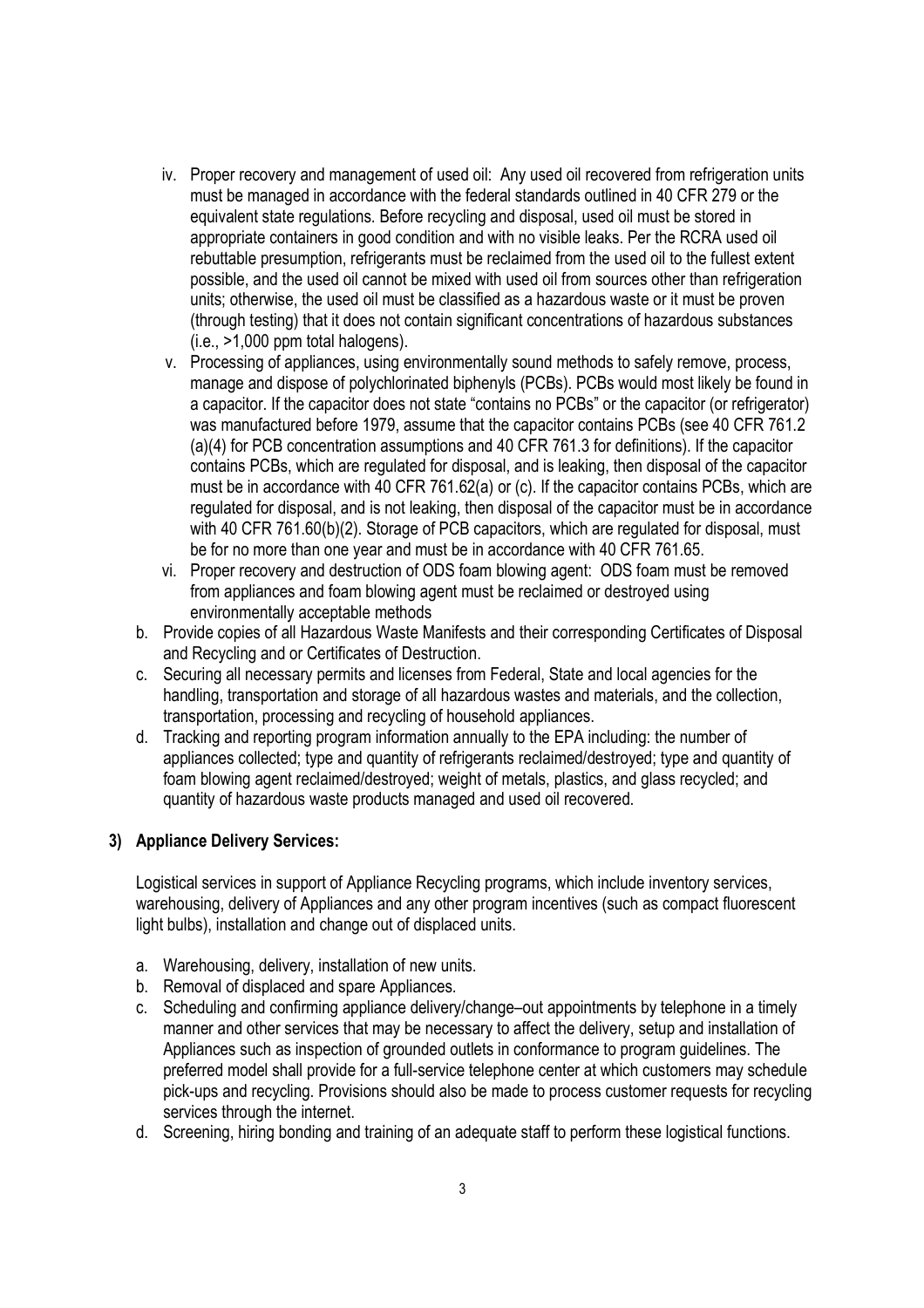- e. Provisions for proper and effective operations, including: transportation equipment and fleet services, collection operations, customer services functions, purchasing and billing capabilities, inventory tracking and control and warehousing capabilities, computerized data collection and analysis operations.
- f. Preparing periodic inventory tracking and progress reports to properly monitor the effectiveness of the Appliance Delivery Program services. A web based reporting and tracking system to facilitate requests for deliveries and appliance pick-up is preferred.

## **Proposal Submission Required Elements**

**1) Transmittal Letter:** A brief statement of the Contractor's understanding of the work to be done and commitment to perform the work as scheduled including a summary of exceptions taken to the RFP requirements, statement of work, specifications, and reference to any proposed contractual terms and conditions required by the Proposer. An officer authorized to bind must sign the proposal on behalf of the Proposer and must include the following declarations on the Transmittal Letter:

> "This proposal is genuine, and not sham or collusive, nor made in the interest or in behalf of any person not herein named; the proposer has not directly or indirectly induced or solicited any other proposer to put in a sham bid, or any other person, firm or corporation to refrain from submitting a proposal; and the proposer has not in any manner sought by collusion to secure for themselves an advantage over any other proposer."

- **2) Applicant Information**: Provide legal name of Company, Address, E-mail address, Telephone, Name and Title of individuals authorized to represent the Proposer.
- **3) Proposal:** Provide a description of the proposed project, how it meets the objectives of this RFP, as well as a detailed description addressing all of the Areas of Interest.
- **4) Fees:** SCPPA is interested in discovering the Proposer's capabilities and pricing to make an informed decision and proceed to more specific negotiations. Pricing should be made based on good faith estimates of the requirements defined in this RFP. Detail specific examples or estimates of the fees. Describe how the fees will be determined. Prior to contract award, the successful bidder shall supply a detailed breakdown of the applicable overheads and fringe benefit costs that are part of the labor rates and other direct costs associated with the services to be performed. Detail price listings or ranges as applicable:
	- a. For Area of Interest 1
		- i. Per unit, per type of appliance procurement cost.
	- b. For Area of Interest 2
		- i. Per unit, per type of appliance recycling cost.
		- ii. CFC disposal costs; if in addition to appliance recycling cost.
		- iii. Other disposal costs by unit or weight; if in addition to recycling cost.
	- c. For Area of Interest 3
		- ii. Appliance delivery, per unit cost.
		- iii. Appliance warehousing costs.
		- iv. Transportation or mileage fees.
	- d. Other itemized service or unit costs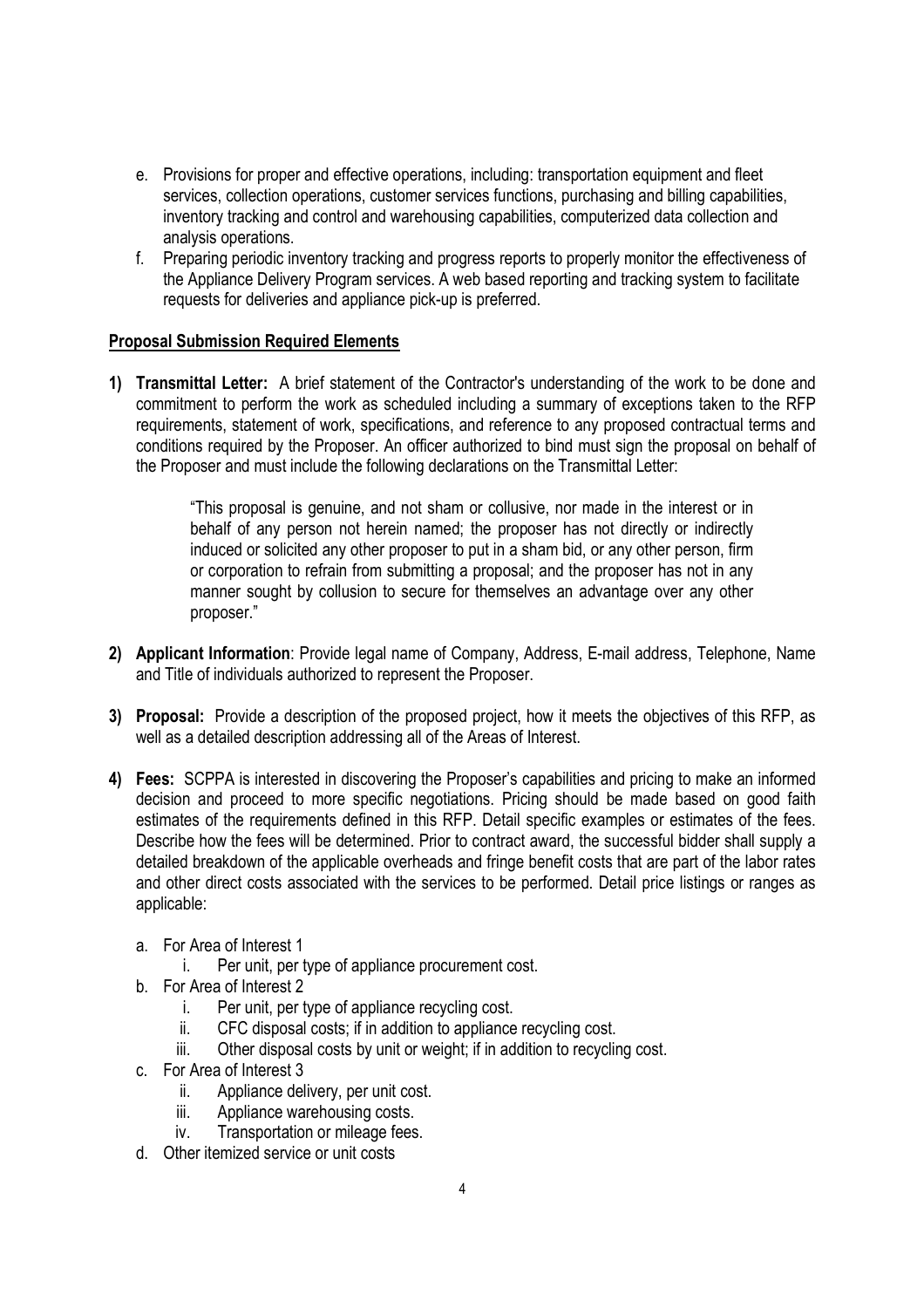## **5) Experience:** Respondent will clearly identify project participants and management team.

- a. Describe your firm's area(s) of expertise and comprehensive services, as related to Appliance Delivery and Recycling Services including but not limited to warehousing, delivery and installation of new Appliances and removal of displaced and spare Appliances from customers' homes.
- b. Describe your firm's experience, operating procedures and services relating to scheduling and confirming appliance delivery and or change–out appointments by telephone and other services that may be necessary to affect the delivery, setup and installation of Appliances.
- c. Describe your company's provisions for proper and effective appliance delivery services and operations, including: transportation equipment and fleet services, collection operations, customer services functions, purchasing and billing capabilities, inventory tracking and control, warehouse facilities and warehousing capabilities, computerized data collection and analysis activities.
- d. Describe your order processing system including the tracking system used to facilitate requests for refrigerator deliveries and appliance pick-up. Provide copies of periodic inventory tracking and progress reports to properly monitor the effectiveness of your appliance delivery services.
- e. List any and all current licenses and permits that are held for appliance delivery services including the license and permit numbers for each as required for this RFP.
- f. List any and all current licenses and permits held for handling, managing, recycling and disposal of hazardous substances and wastes, including the license and permit numbers for each as required for this RFP (e.g., U.S. EPA identification numbers). Provide a summary of the compliance history for the last five years for all the facilities owned by your company and those owned by other entities that your company plans to use.
- g. Describe the approved waste management activities, treatment, storage and disposal capabilities as well as daily capacities for each facility as allowed under the assigned permits.
- h. List current bonding, insurance and liability coverage including the expiration dates as may be required for this RFP.
- i. Provide copies of sample reports to track all wastes and recyclable materials that a recycling program as described in this RFP may require. Provide sample reports that track the weights of materials recycled, and hazardous wastes disposed of by type, and provide sample copies of the corresponding monthly and or annual summary reports.
- j. Specify key employees and describe their qualifications, experience and duties related to this RFP, including the office location(s) where work will be performed. Description should include the organizational details and responsibilities of the certified or licensed workers.
- k. Provide a commitment statement for the retention and use of key employees as proposed, their availability to initiate and sustain the proposal, as well as planned supplement if not available to assure project delivery.
- l. State whether Proposer will use subcontractors to perform services pursuant to the contract. Should the use of subcontractors be offered, the Proposer shall provide the same assurances of competence for the subcontractor, plus the demonstrated ability to manage and supervise the subcontracted work. Subcontractors shall not be allowed to further subcontract with others for work on this program. The provisions of this contract shall apply to all subcontractors in the same manner as to the Proposer.
- m. Respondent shall indicate any and all pending litigation that could affect the viability of respondent's proposal or financial stability.
- n. Describe whether the Proposer has, within the last three years, rendered any service to SCPPA or to any of SCPPA's members, either as a contractor or subcontractor, either under the current proposer's name or any other name or organization. If so, please provide details (status as prime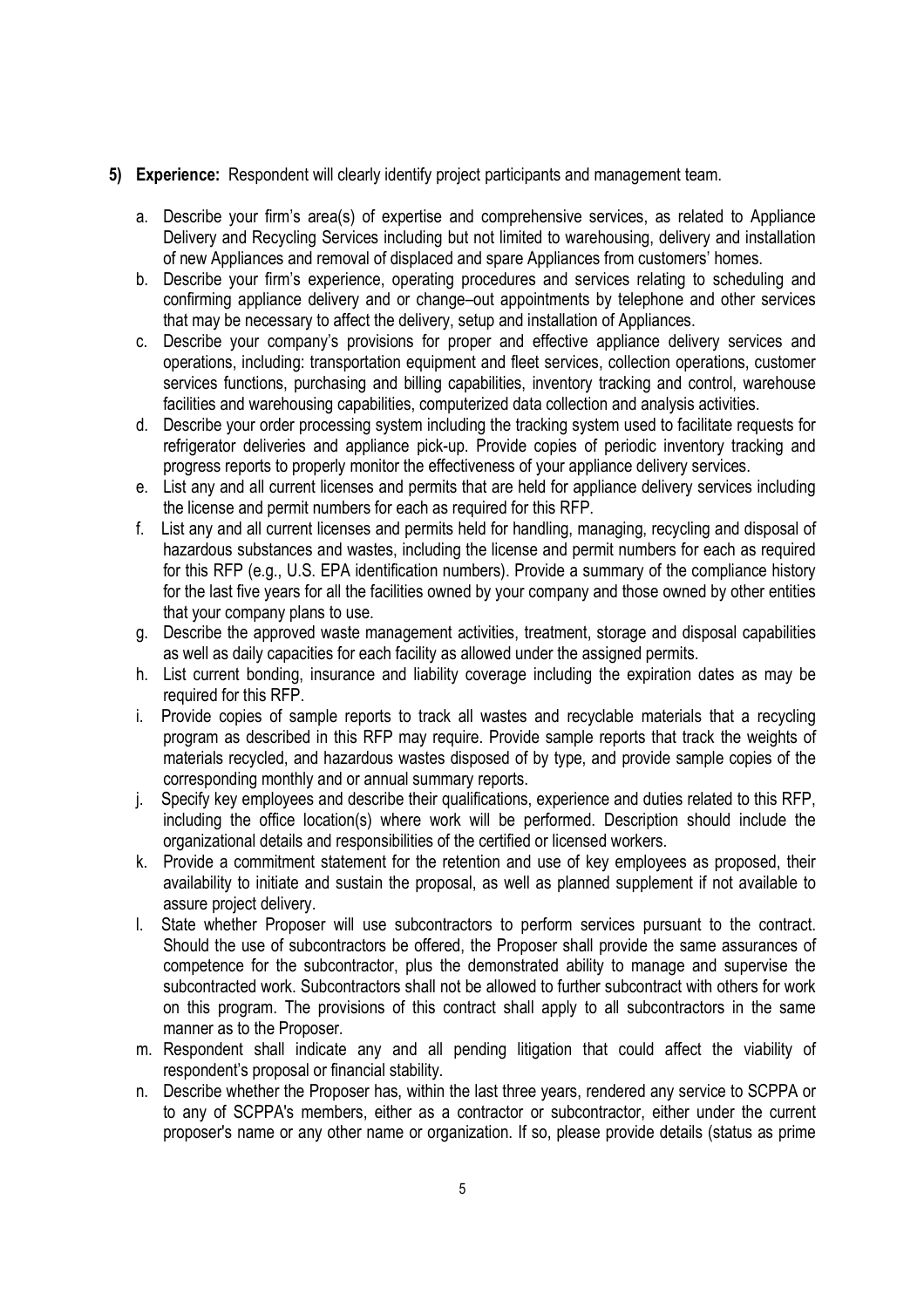or subcontractor, brief description of the contract, contract start and end dates, the contract administrator name, and total actual contract expenditures).

- o. Provide a client reference listing including:
	- i. Client name and industry
	- ii. Volume and length of engagements
	- iii. Contact reference name and e-mail address

#### **Proposal Submission Delivery Requirements**

There will be no initial proposer's conference associated with this RFP. Clarification questions may be addressed to David Walden at dwalden@scppa.org.

One (1) hard copy of your response, including a Transmittal Letter of authentic offer with wet-ink authority signature, and any supporting documentation should be delivered prior to the end of business day on June 23, 2010, to:

#### Southern California Public Power Authority 225 S. Lake Avenue, Suite 1250 Pasadena, California 91101

One electronic copy of your proposal should also be delivered to the address above, preferably on a CD or USB flash-drive, or alternately e-mailed to dwalden@scppa.org.

No contact should be made with the Board of Directors, Committee Members, or SCPPA Participating Members concerning this RFP.

All information received by SCPPA in response to this RFP is subject to the California Public Records Act and all submissions may be subject to review in the event of an Audit.

#### **Proposal Terms and Conditions**

- 1) SCPPA desires to enter exclusive negotiations with the proposer once selected as may be defined through a signed letter of intent and defined term.
- 2) SCPPA shall determine at its sole discretion the value of any and/or all proposals including price and non-price attributes.
- 3) Proposals may be sub-divided or combined with other proposals, at SCPPA's sole discretion.
- 4) SCPPA shall perform an initial screening evaluation to identify and eliminate any proposals that are not responsive to the RFP, do not meet the minimum requirements set forth in the RFP, are clearly not economically competitive with other proposals, or are submitted by respondents that lack appropriate creditworthiness, sufficient financial resources, or qualifications to provide dependable and reliable services.
- 5) SCPPA may entertain or eliminate proposals immediately upon receipt or at any future time if not clearly defined in the proposal as the end of the period of offer.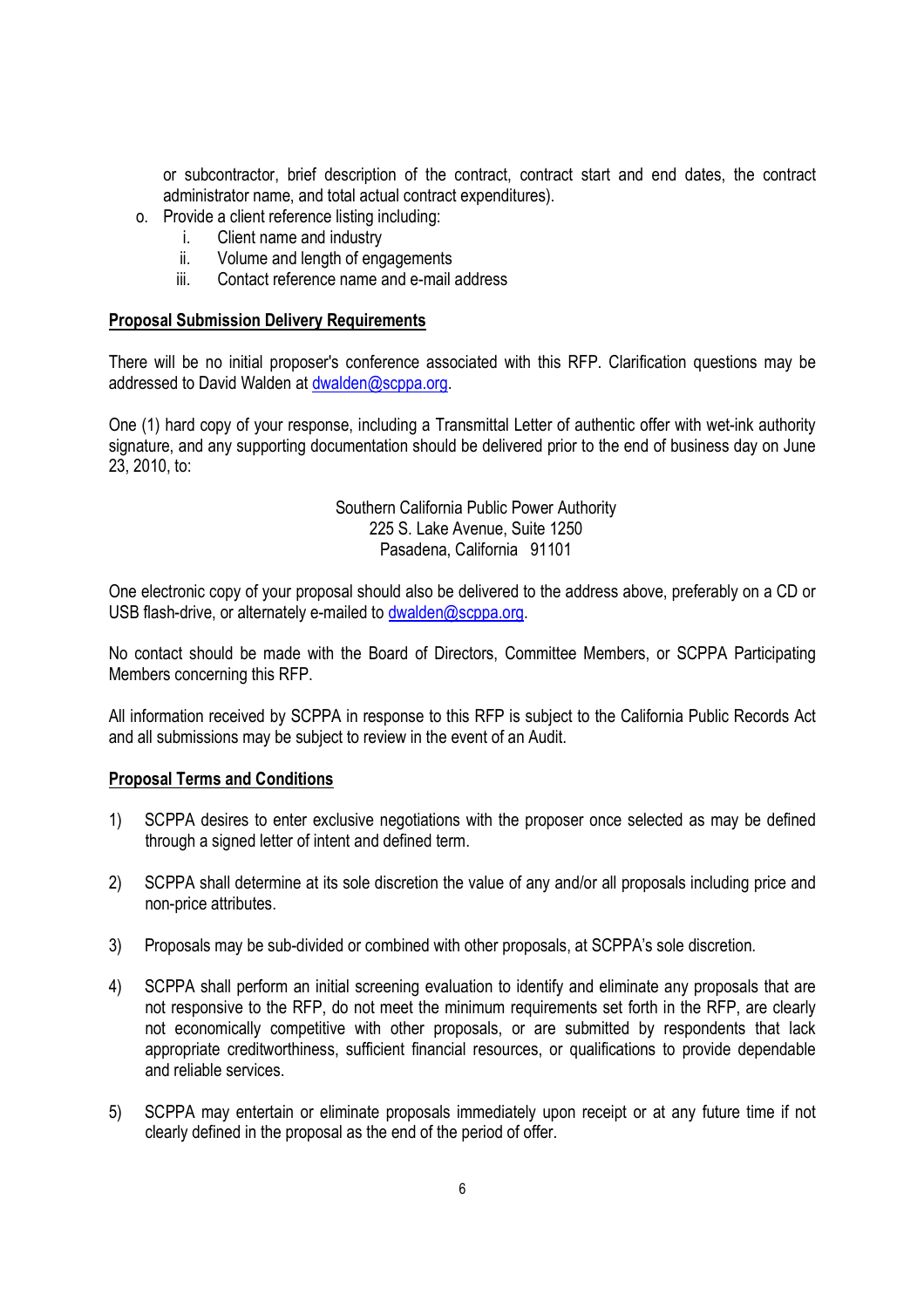- 6) SCPPA reserves the right, without qualification and in its sole discretion, to accept or reject any or all proposals for any reason without explanation to the respondent, or to make the award to that respondent, who, in the opinion of SCPPA, will provide the most value to SCPPA and its customers.
- 7) SCPPA may decline to enter into any potential engagement agreement or contract with any respondent, terminate negotiations with any respondent, or to abandon the RFP process in its entirety.
- 8) SCPPA reserves the right to make an award to the other than the lowest price offer or the proposal evidencing the greatest technical ability or other measure if SCPPA determines that to do so would result in the greatest value to SCPPA and its members.
- 9) Those respondents who submit proposals agree to do so without legal recourse against SCPPA, its members, and their directors, officers, employees and agents for rejection of their proposal(s) or for failure to execute or act on their proposal for any reason.
- 10) SCPPA shall not be liable to any respondent or party in law or equity for any reason whatsoever for any acts or omissions arising out of or in connection with this RFP.
- 11) Respondent shall be liable for all its costs and SCPPA shall not be responsible for any respondent's costs incurred to prepare, submit, or negotiate its proposal, a contract or for any other activity related thereto.
- 12) SCPPA may require certain performance assurances from proposers prior to entering into detailed negotiations for a proposed project. Such assurances may potentially include a requirement that proposers provide some form of performance security.
- 13) Either SCPPA collectively or Member Agencies individually may respond to, or enter into negotiations for a proposal. SCPPA is not responsible or liable for individual Member Agency interactions with the respondent which are not entirely contained within SCPPA's option or election to engage the respondent as defined within the Terms and Conditions herein.

#### **Additional Requirements for Proposal**

1) Consideration of Responses

Submitted proposals should be prepared simply and economically, without the inclusion of unnecessary promotional materials. Proposals should be submitted on recycled paper that has a minimum of thirty percent (30%) post-consumer recycled content and duplex copied (double-sided pages) where applicable.

2) Insurance

If selected, the proposer will be required to maintain sufficient insurance for the type of work being performed. SCPPA or its members may require specific insurance coverage to be established and maintained during the course of work and as a condition of award or continuation of contract.